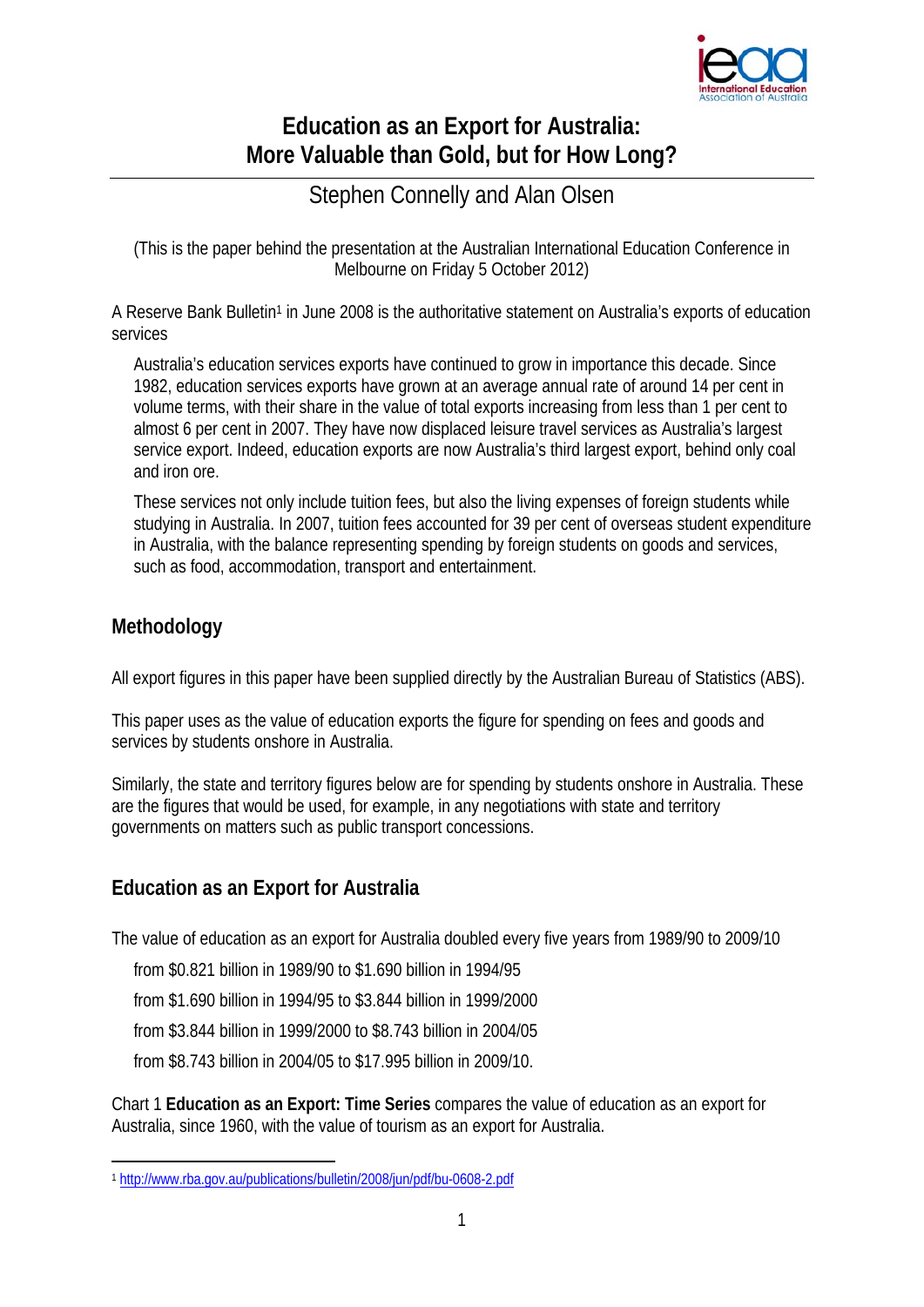

**Chart 1 Education as an Export: Time Series to 2009/10**



# **Perfect Storm**

1

From the peak in 2009/10, Knight's **Strategic Review of the Student Visa Program 2011** describes what happened<sup>2</sup>

Since that time enrolments have fallen. And the numbers of new students enrolling are declining faster than the overall enrolment numbers. This is causing serious problems for the viability of the sector. A range of factors have contributed to this including increased global competition, changes to Australia's migration settings and a rising Aussie dollar. Many in the sector refer to these, and other factors, as creating "the perfect storm".

There are other factors in the "perfect storm"

Regrettably it is also the case that in recent years some low quality providers entered the sector particularly, but not exclusively, in some parts of the private VET sector. Going forward, maintaining Australia's reputation for quality is intrinsic to building a sustainable international education sector. We need good quality students in good-quality courses. Any diminution in quality compromises Australia's education "brand" and is harmful to the sector as a whole. It also tarnishes Australia's broader reputation for quality and could undermine our national "brand" beyond the education sector.

As a result of the "perfect storm", the value of education as an export for Australia dropped from the peak \$17.995 billion in 2009/10 to \$16.015 billion in 2010/11 and \$14.711 in 2011/12 as in Chart 2 **Education as an Export: Time Series to 2011/12**.

<sup>2</sup> http://www.immi.gov.au/students/\_pdf/2011-knight-review.pdf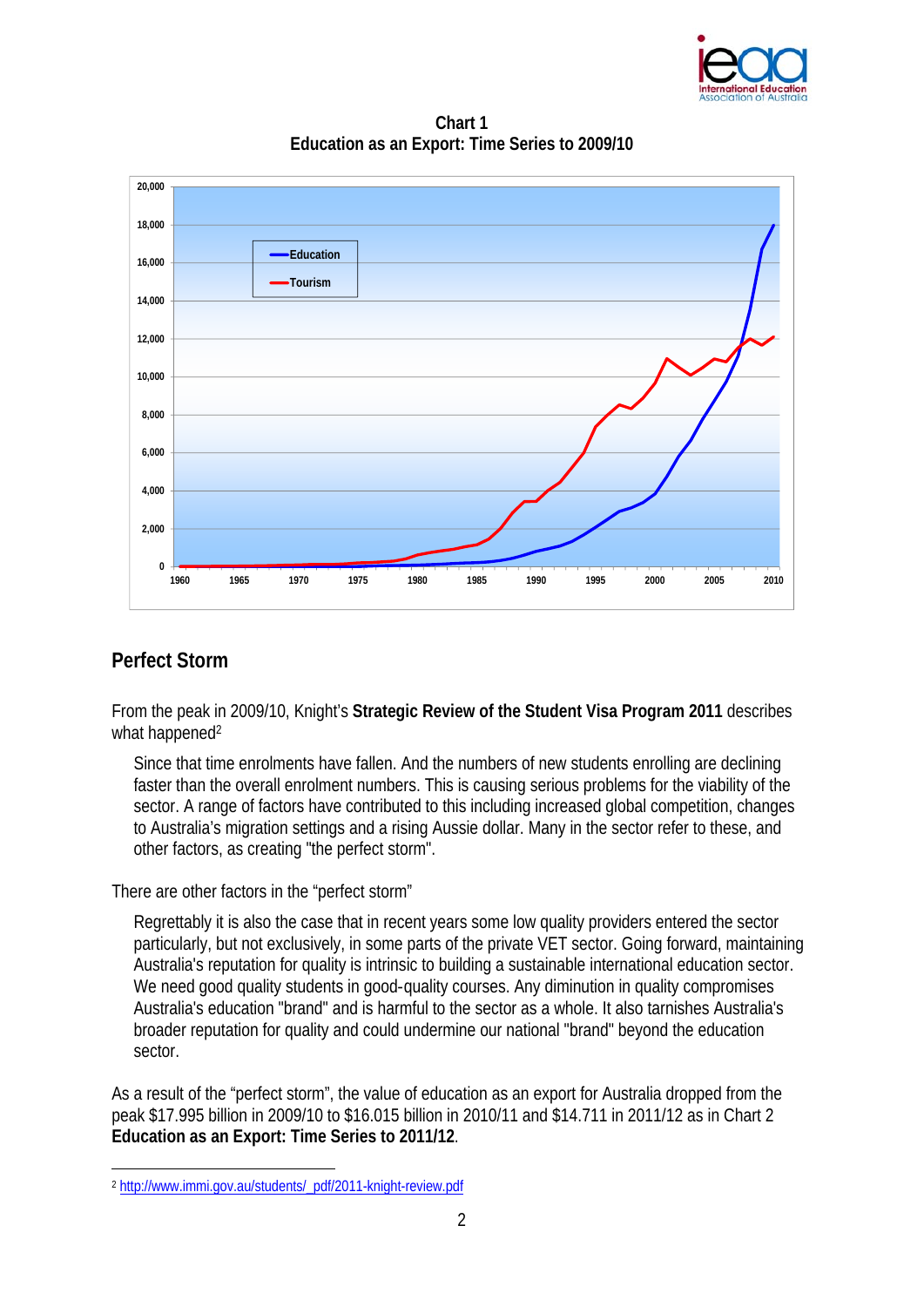

**Chart 2 Education as an Export: Time Series to 2011/12**



### **Australia's States and Territories**

Data on the value of education as an export for each of the Australian states and territories are available only up to 2010/11. Data for 2011/12 will be available from the Australian Bureau of Statistics in November 2012.

Education in 2010/11 was the largest export for Victoria (by the length of the straight), the second largest export for NSW (behind Coal), the second largest export for ACT (behind Government Services), the fourth largest export for Queensland (behind Coal, Meat and Tourism) and the fourth largest export for South Australia (behind Wheat, Copper and Wine).

Education as an export for NSW dropped \$1 billion from \$6.8 billion in 2009/10 to \$5.8 billion in 2010/11. Education as an export for Victoria dropped \$1 billion from \$5.9 billion in 2009/10 to \$4.8 billion in 2010/11.

Charts showing export league tables for Australia and each of the eight states and territories in 2010/11 are at Attachment A **Australia, States and Territories**.

### **Modelling**

"Essentially, all models are wrong, but some are useful" is attributed to English statistician George Box.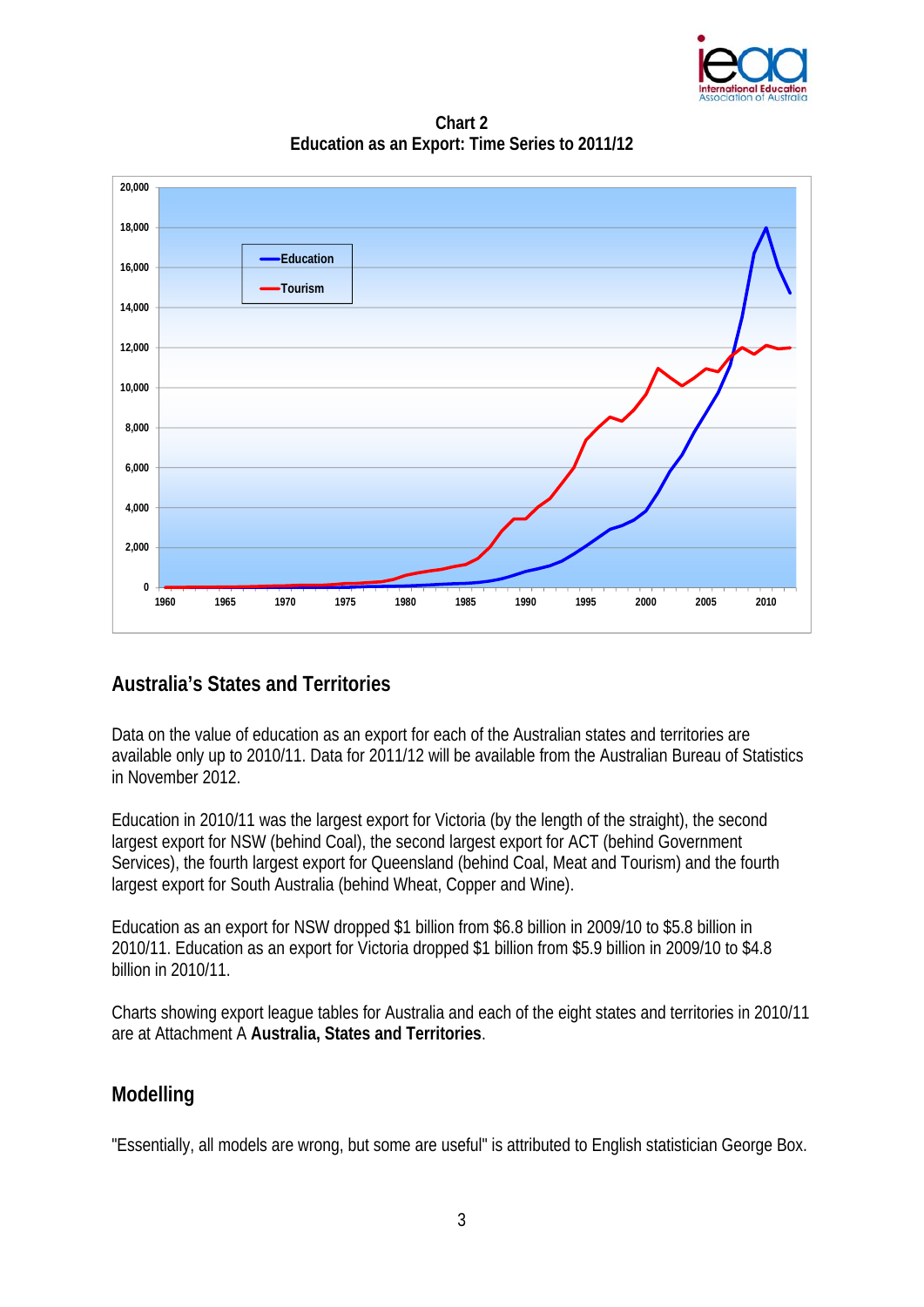

In modelling for the International Education of Australia (IEAA), the key variable is the number of commencements.

Up to first semester 2012, the modelling has used actual numbers of commencements as reported by Australian Education International (AEI). For second semester 2012, the modelling used July 2012 figures from AEI on year to date commencements. On this basis, across all sectors, numbers of commencements in second semester 2012 were down 5.1% on a year earlier.

From first semester 2013, the modelling sees commencements returning to growth, with growth modelled at 5% per year in most sectors. The modelling sees demand for university places driving growth. This growth scenario relies on the positive impact of streamlined visa processing, and assumes the legislation of post study work rights.

As in Table 1 **Modelling Enrolments**, numbers of enrolments are modelled to bottom out in 2013 and return to growth from 2014.

| 2009          | 630,700 |
|---------------|---------|
| 2010          | 616,464 |
| 2011          | 557,425 |
| 2012          | 514,485 |
| 2013 (bottom) | 498,564 |
| 2014          | 509.301 |
|               |         |



This modelling out to 2014 is shown by sector in Chart 3 **Modelling Sectors**.



**Chart 3 Modelling Sectors**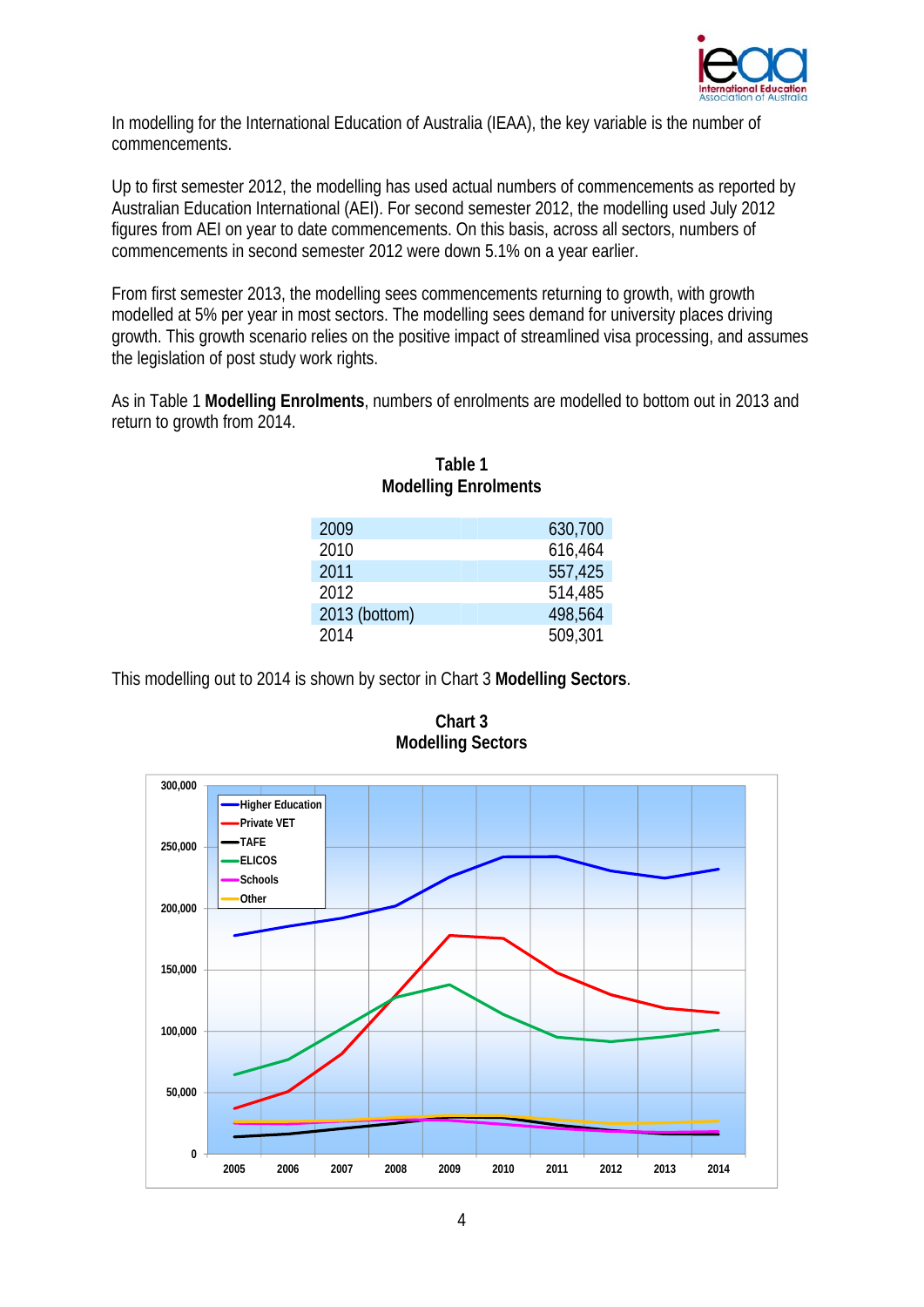

Revenue peaked at \$17.995 billion in 2009/10, and dropped to \$16.015 billion in 2010/11 and \$14.711 in 2011/12. The modelling is for \$14.136 billion in calendar 2012, then bottoming out at \$14.027 billion in calendar 2013, a 22% drop in revenue from peak to trough. The modelling then is growth to \$15.292 billion in calendar 2014, as in Chart 4 **Modelling Revenue**.





#### **Jobs**

Access Economics in April 2009 reported on **The Australian Education Sector and the Economic Contribution of International Students**3 for The Australian Council for Private Education and Training (ACPET).

International student expenditure in Australia contributes to employment in the Australian economy. It is estimated to have generated just over 122,000 FTE positions in the Australian economy in 2007-08, with 33,482 of these being in the education sector. Total student related expenditure (spending by students and visiting friends and relatives) generates a total of 126,240 FTE positions.

Simply, across the Australian economy, across the providers of education as well as the suppliers of goods and services, such as food, accommodation, transport and entertainment, a 22% downturn removes 27,700 jobs, 22% of the Access Economics figure of 126,240 FTE jobs.

7,300 of these jobs will have been lost in education institutions, including in college collapses.

 $\frac{1}{3}$ 

http://globalhighered.files.wordpress.com/2009/04/theaustralianeducationsectorandtheeconomiccontributionofinternationalst udents-2461.pdf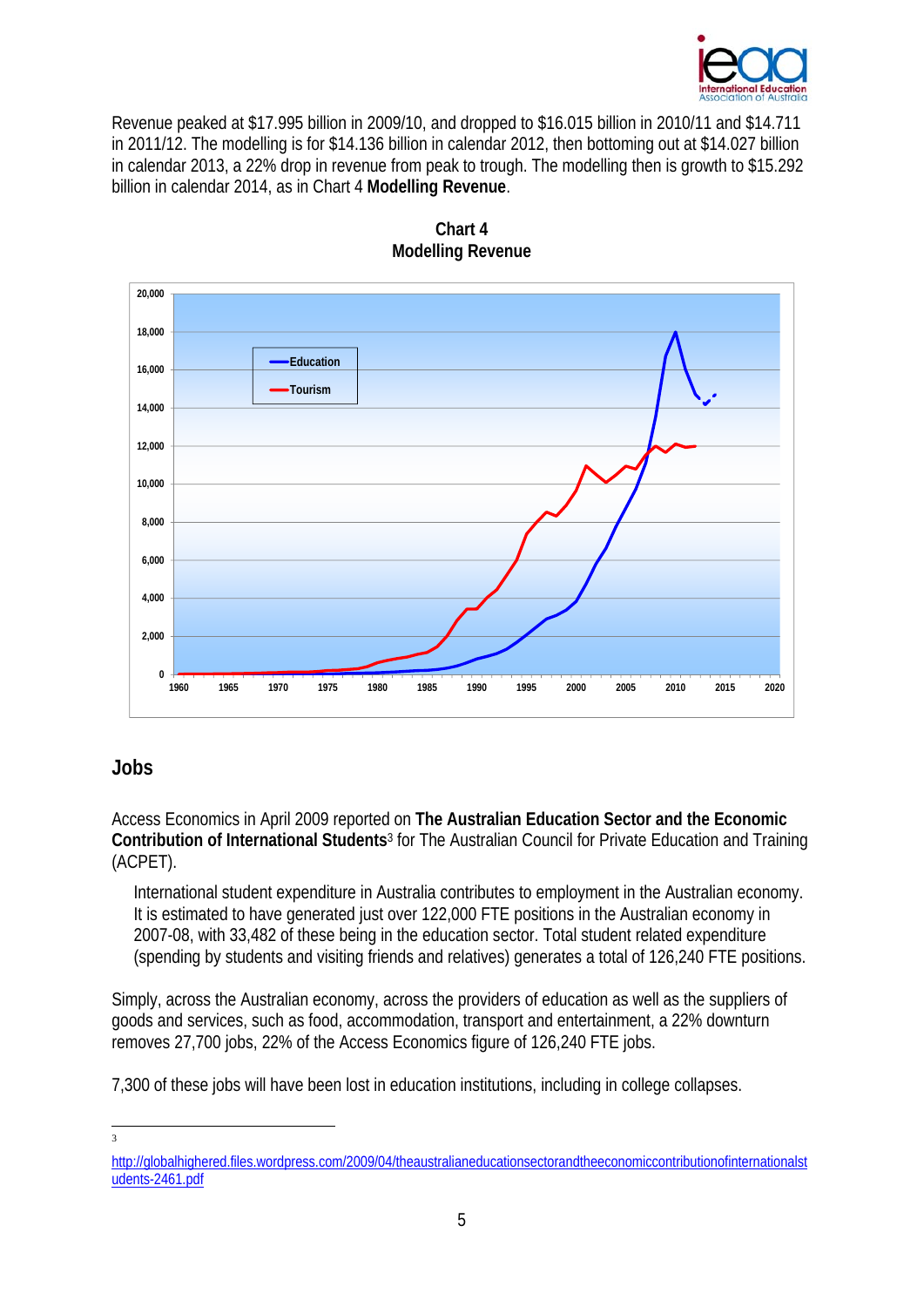

### **Recovery**

The modelling sees demand for university places driving growth, with other sectors increasingly conduits to higher education. Higher education makes up 48% of international students, from 36% in 2009.

With relatively more students in universities, and annual tuition fees growing a fraction above inflation, the modelling sees education as an export returning to \$18 billion by 2017 as in Chart 5 **Modelling Recovery**.





The modelling suggests that, by 2020, after more than a decade, international education enrolments will return to the level of 2009, as in Table 2 **2020** and Chart 6 **2020**.

| Table 2 |  |  |  |  |  |
|---------|--|--|--|--|--|
| 2020    |  |  |  |  |  |

|      | Higher<br>Education | Private<br><b>VET</b> | <b>TAFE</b> | <b>ELICOS</b> | <b>Schools</b> | Other  | Total   |
|------|---------------------|-----------------------|-------------|---------------|----------------|--------|---------|
| 2009 | 225,719             | 178,073               | 30,184      | 137,956       | 27,365         | 31,403 | 630,700 |
|      | 36%                 | 28%                   | 5%          | 22%           | 4%             | 5%     | 100%    |
| 2011 | 242,351             | 147,608               | 23,629      | 95,104        | 20,868         | 27,865 | 557,425 |
|      | 43%                 | 26%                   | 4%          | 17%           | 4%             | 5%     | 100%    |
| 2020 | 308,999             | 115,046               | 15,962      | 140,716       | 25,381         | 37,580 | 643,684 |
|      | 48%                 | 18%                   | 2%          | 22%           | 4%             | 6%     | 100%    |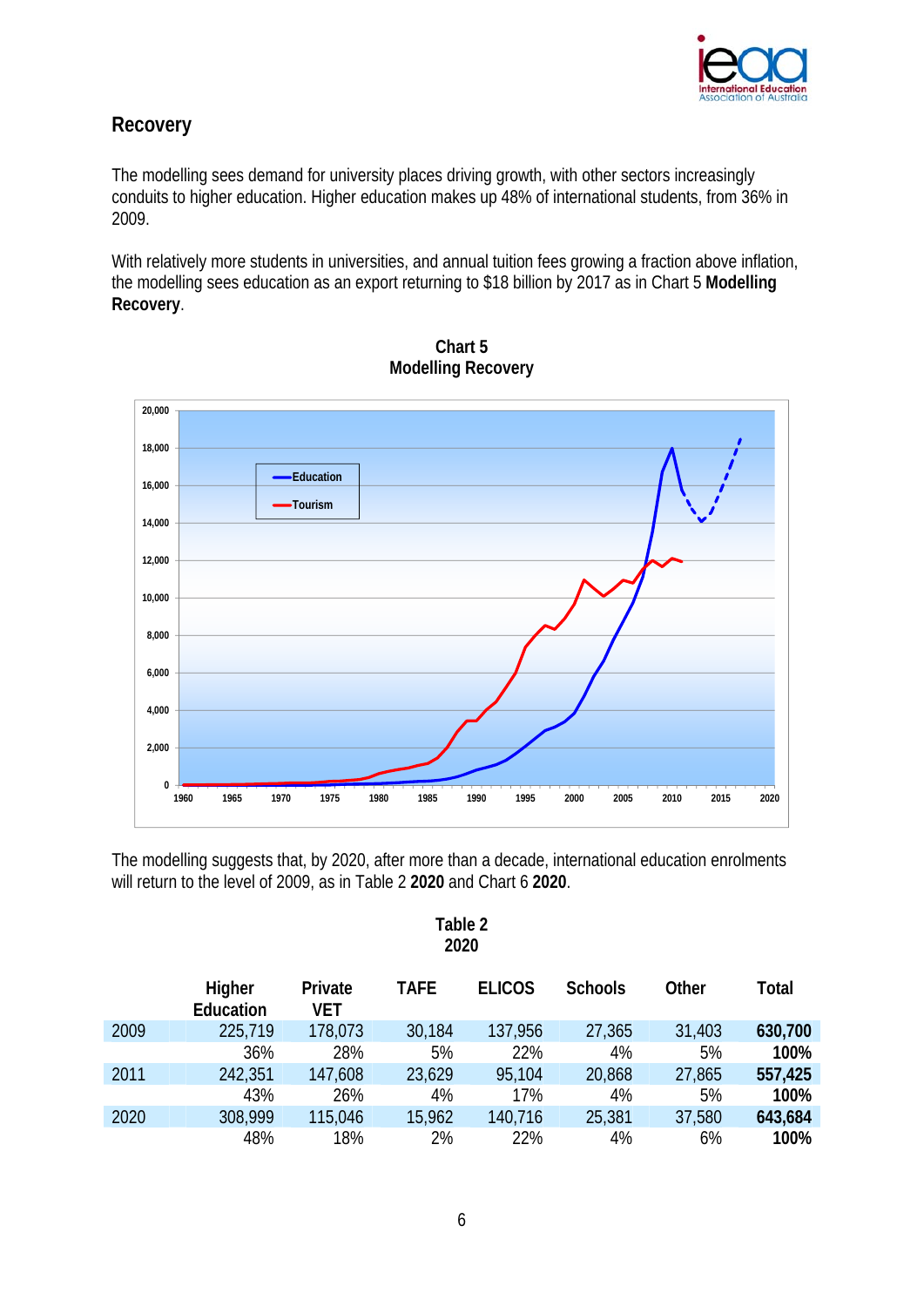





#### **Higher Education in 2020**

The modelling that, in 2020, demand for international higher education places in Australia will exceed 300,000 raises again, as in 2007, the issue of the appetites and capacities for international students of Australian universities.

If demand for international higher education places exceeds the capacities of Australian universities to supply those places, there are increased opportunities for private higher education providers.

The final point from this modelling is the extent to which other sectors increasingly are conduits to higher education.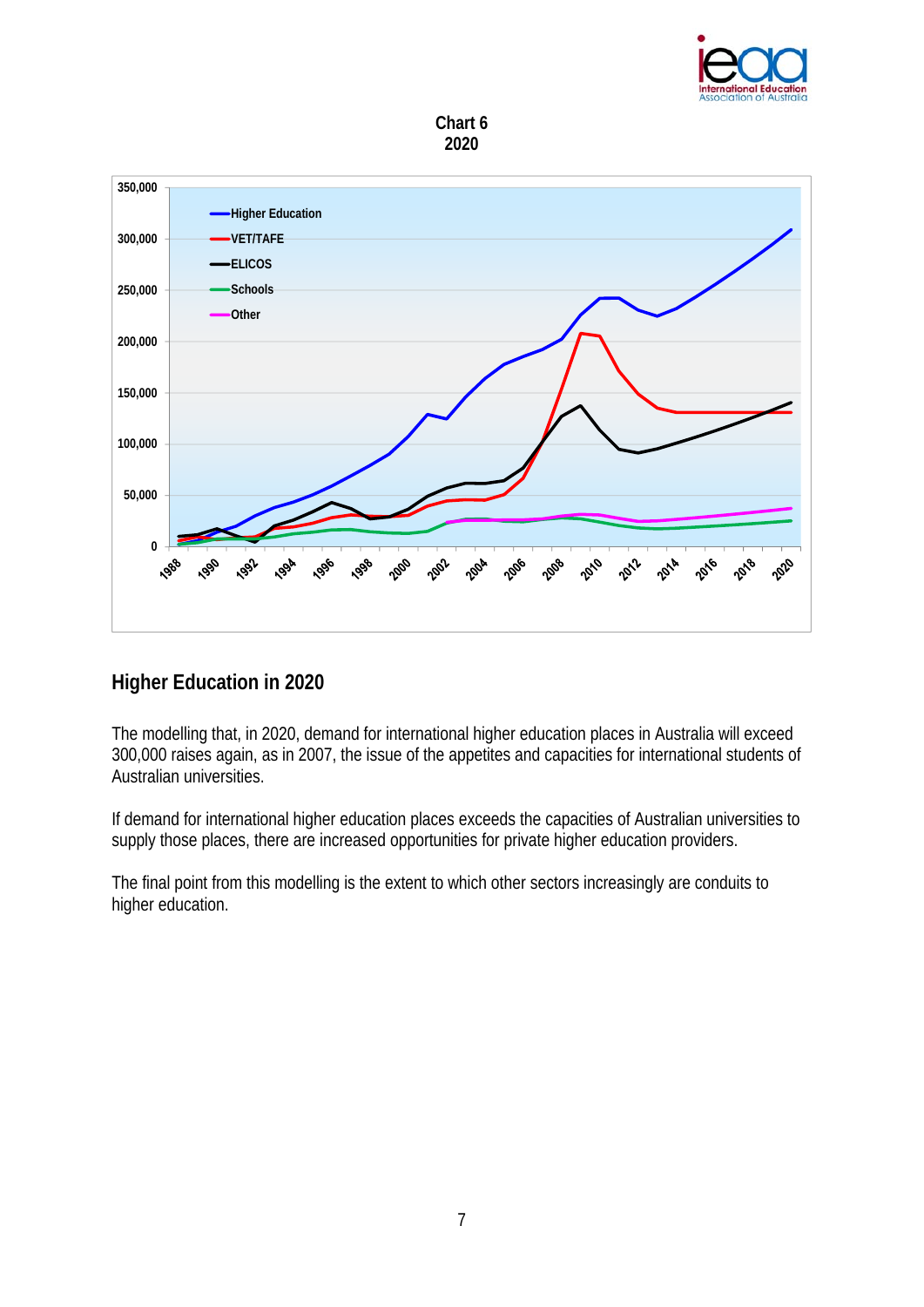

# **Australia, States and Territories**

### **Australia**

Education in 2010/11 was Australia's third largest export behind Coal and Iron, ahead of Gold, Tourism, Crude Oil and Natural Gas.



**Chart A1 Australia's Top Exports 2010/11 (\$ millions)** 

Education remains the only top export that captures Australia as more than *a quarry with a view.* 

In 2011/12, Gold overtook Education in the Australia league table. Detail will be available from the Australian Bureau of Statistics in November 2012.

#### **NSW**

Education as an export for NSW dropped 15% from \$6.8 billion in 2009/10 to \$5.8 billion in 2010/11, but education remained the state's second largest export behind coal.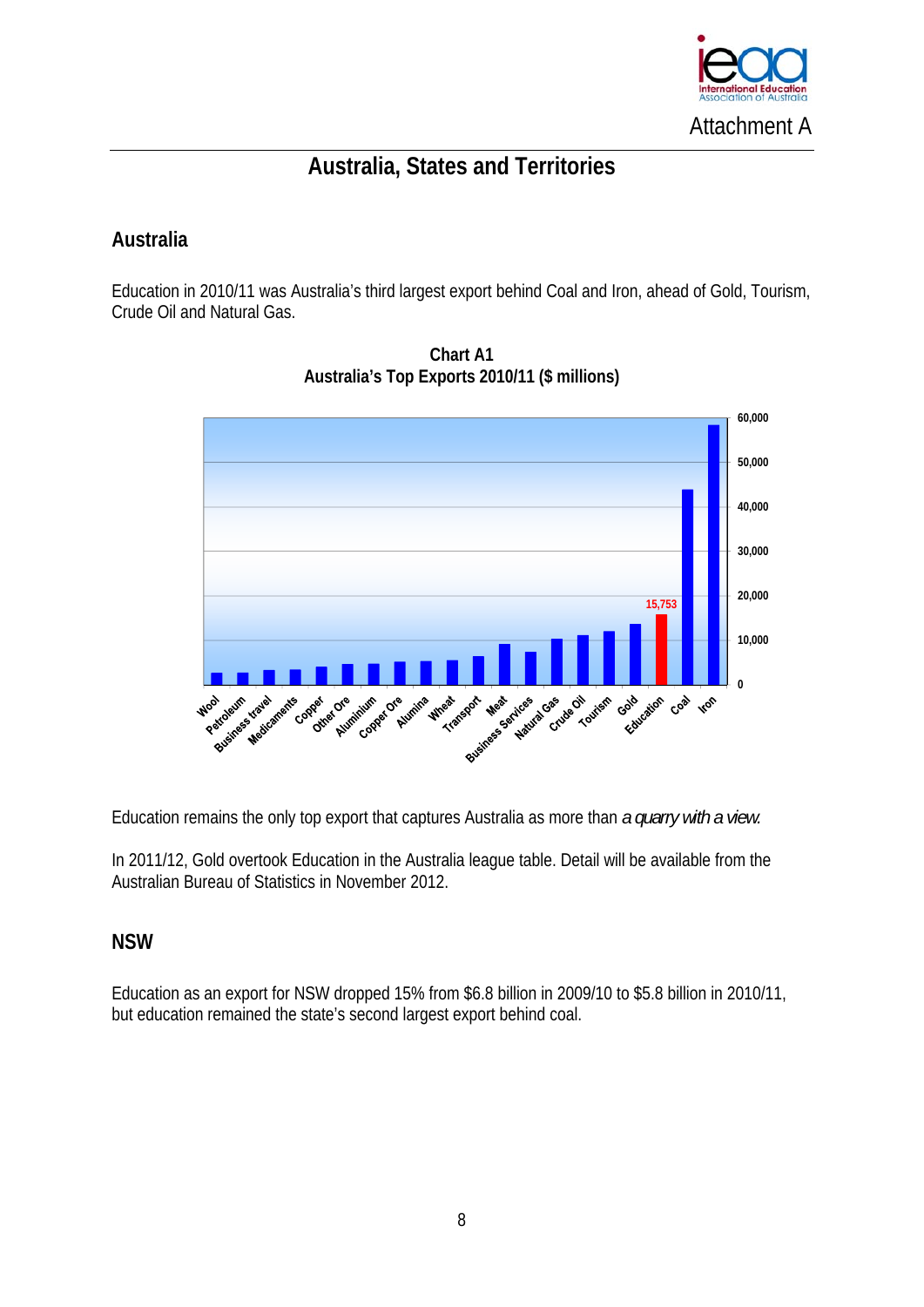

**Chart A2 NSW's Top Exports 2010/11 (\$ millions)** 



### **Victoria**

Education as an export for Victoria dropped 19% from \$5.9 billion in 2009/10 to \$4.8 billion in 2010/11, but education remained the state's largest export.



**Chart A3 Victoria's Top Exports 2010/11 (\$ millions)**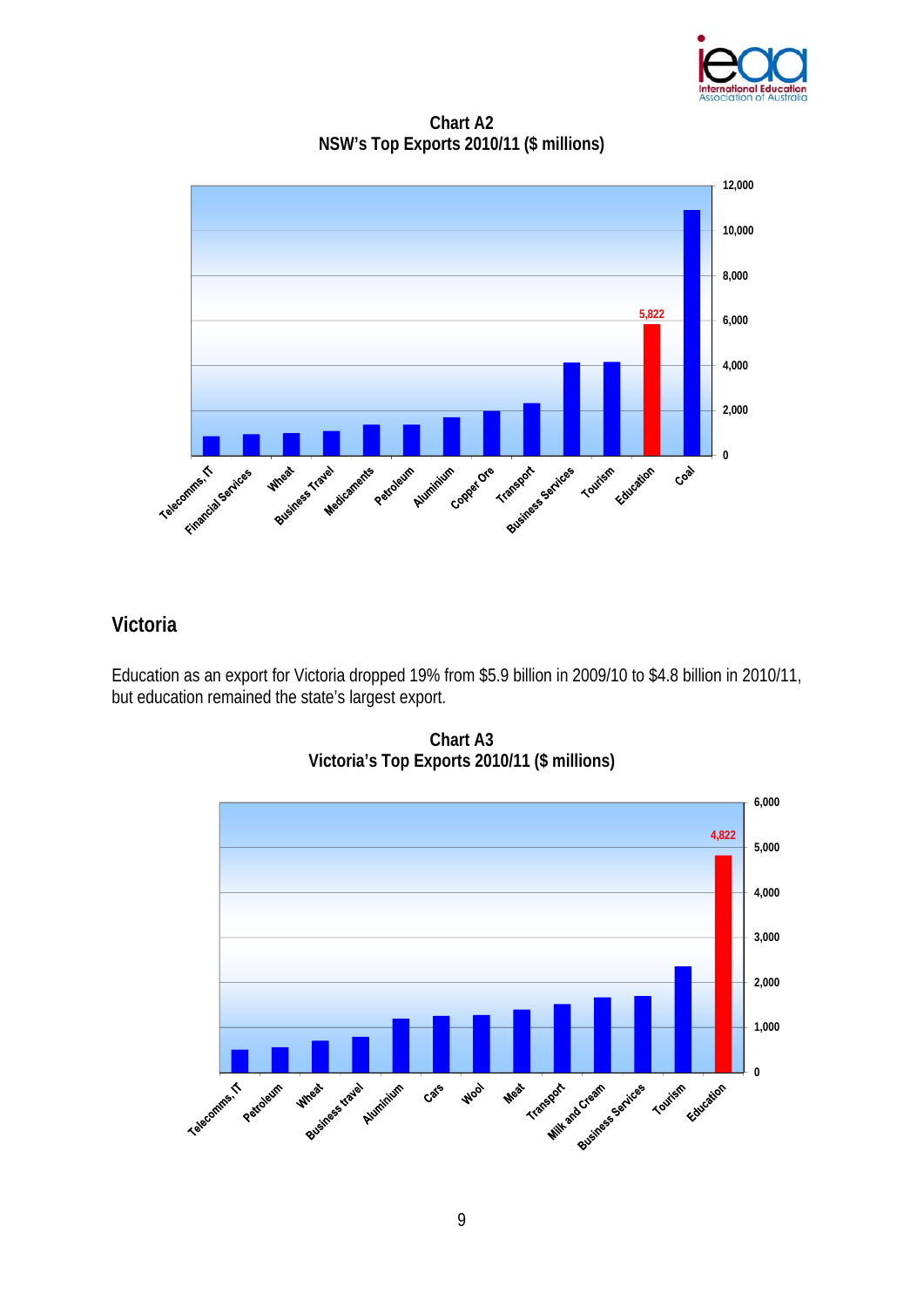

## **Queensland**

Education as an export for Queensland dropped 13% from \$2.8 billion in 2009/10 to \$2.5 billion in 2010/11, and dropped a place to be the state's third largest export behind coal, meat and tourism.



**Chart A4 Queensland's Top Exports 2010/11 (\$ millions)** 

### **South Australia**

Education as an export for South Australia dropped below \$1 billion, dropping 12% from \$1.052 billion in 2009/10 to \$925 million in 2010/11, and dropped two places to be the state's fourth largest export behind wheat, copper and wine.



**Chart A5 South Australia's Top Exports 2010/11 (\$ millions)**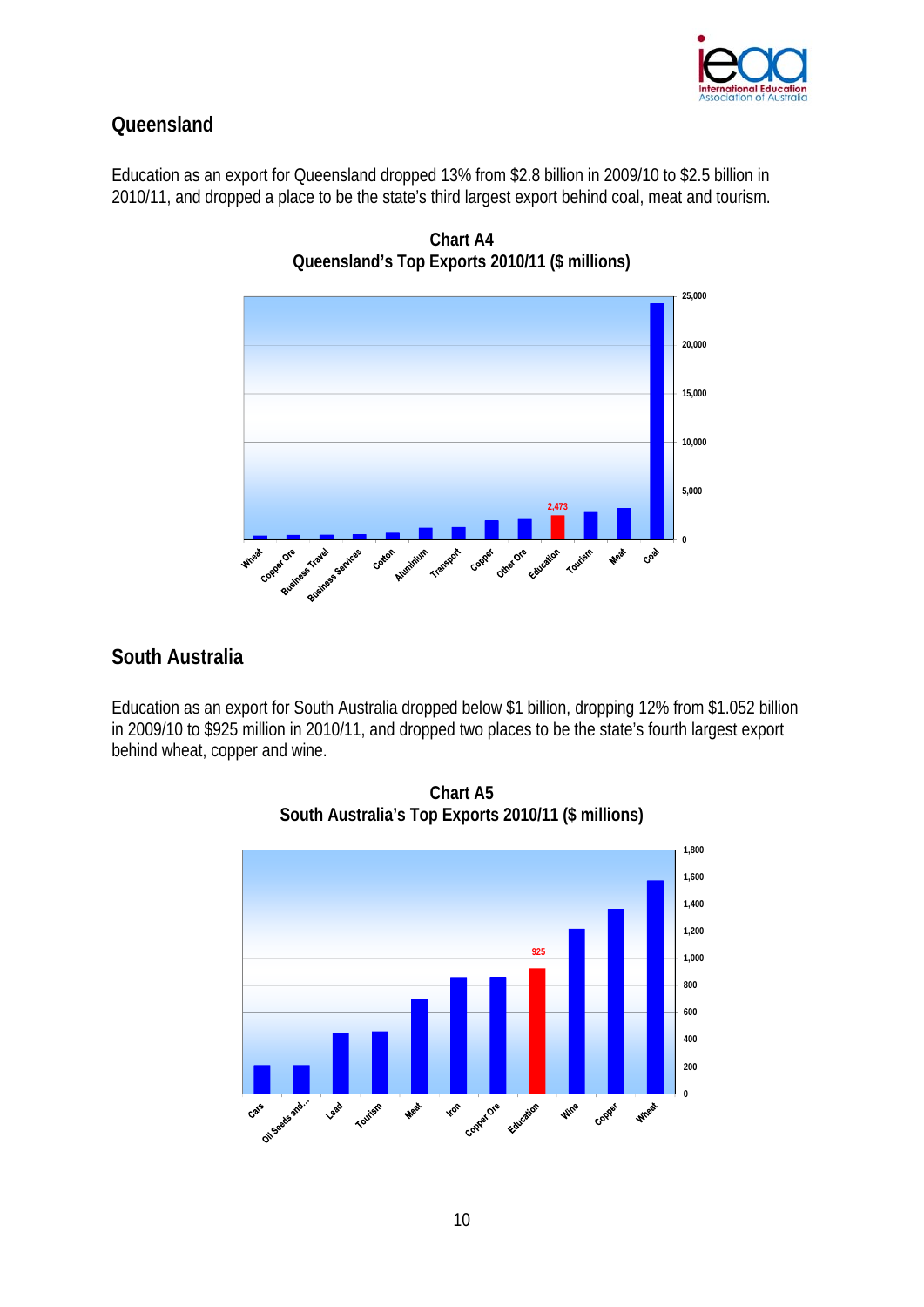

## **Western Australia**

Education as an export for WA dropped 9% from \$1.36 billion in 2009/10 to \$1.24 billion in 2010/11.



**Chart A6 Western Australia's Top Exports 2010/11 (\$ millions)** 

### **Tasmania**

Education as an export for Tasmania dropped 15% from \$151 million in 2009/10 to \$128 million in 2010/11.

**Chart A7 Tasmania's Top Exports 2010/11 (\$ millions)**